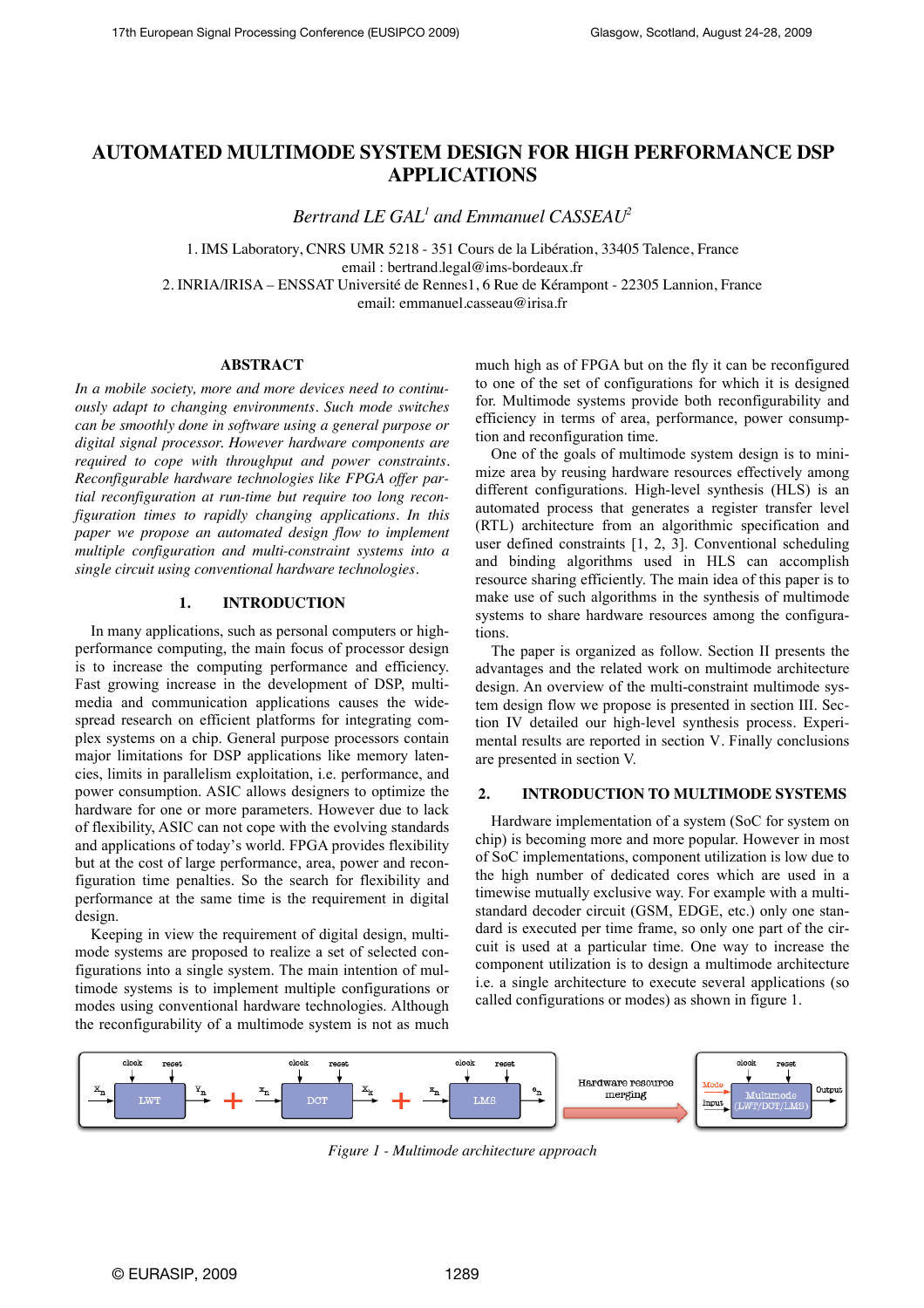A multimode architecture can be obtained through designer knowledge and experience to identify similar patterns in different configurations and design the circuit in such a way to utilize the similar patterns again and again for the different configurations. In [4] Kumar et al. proposed an HLS-based approach to automate the design. This technique makes use of small scale reconfigurability along with highlevel synthesis of multimode systems. In small scale reconfigurability the chip area is divided into fixed logic and reconfigurable logic areas. High performance along with reconfigurability is achieved by implementing most of the circuitry in the fixed logic and only small portion in the reconfigurable area. Although the design is not fully reconfigurable like FPGA, it incorporates the reconfigurability up to the desired extend. To cope with the hardware reconfigurability required by the previous approach, Chiou et al. proposed SPACT approach [5]. The different modes are represented by data-flow graphs (DFGs). Each DFG is scheduled separately under its own given resource or timing constraint. The scheduled DFGs are then concatenated into a single DFG. Finally this DFG is bound to resources. This technique leads to low complexity binding. However because modes are scheduled separately, similarities between configurations are not taken into account. Sharing cost (interconnection resources like multiplexers, and controller) can be improved. Approach proposed by Chavet et al. in [6] aims at improving SPACT approach for timing constrained modes. DFGs are scheduled consecutively. Scheduling algorithm aims at maximizing the similarities within control steps of each mode depending on the previously scheduled DFGs to minimize the controller complexity. Operations are then bound to arithmetic resources in such a way to minimize resource sharing cost.

Our proposed approach aims at handling timing as well as resource constraint modes. Previous synthesis methodologies perform the scheduling step and then try to optimize the binding step. However, we believe that processing the binding step after the scheduling is completed is not a good solution to reduce the sharing cost: scheduling decisions would not have been taken if the actual interconnect cost has been known. To limit extra sharing cost, we developed a join adhoc scheduling and binding algorithm based on similarities between datapaths. The aim is not to focus on the minimization of the arithmetic resources but the overall architecture, including registers and interconnection resources.

# **3. DESIGN FLOW OVERVIEW**

The multimode system design approach is presented in Figure 2. Inputs are the Matlab behavioural descriptions which specify the behaviour of the applications to implement, and their constraint. Our approach makes it possible to generate multimode architectures that can support different kinds of constraints. For example, if we have two configurations, one can be optimized for area and the other for a particular throughput. Each behavioural description is first transformed into a formal representation model. Usually DSP applications are regular and predictable. The modelling of such applications is generally performed using *Data Flow Graph (DFG)*

or *Signal Flow Graph (SFG)* models [1;2] which clearly exhibit the data dependencies. In the proposed design flow, the behavioural description is compiled to a SFG as internal representation. Loops are unrolled and conditional structures are flattened. The intrinsic parallelism among operations can thus be easily exploited so that real time constraints (throughput) can be satisfied. Then a 3-step process is performed:

- 1. The first step performs the analysis of the applications. Each configuration (couple application-constraints) is analysed independently. According to the target hardware technology, delays can be associated to each operation of the internal representation (SFG) of a particular mode. Thus, for each mode, node mobility is found out by calculating the as soon as possible (ASAP) and, for timing constrained modes, as late as possible (ALAP) execution times.
- 2. The second step is dedicated to the graph model merging. All of the annotated graphs are merged into a single unified signal flow graph. Timewise mutually exclusive relationship between the different modes is implemented by a conditional node statement to emphasis mutually exclusive branches.
- 3. The third step carries out the synthesis process of the unified SFG. High-level synthesis is used to formally transform this graph into a hardware architecture. HLS not only meets all the constraints corresponding to the different applications but also try to minimize the total cost of the multimode architecture.



*Figure 2- Design flow overview from application to circuit.*

At the end of the process a VHDL Register Transfer Level description of the architecture implementing all the applications under constraints is generated. The architecture is composed of three main units : the *data-path unit* which performs the computations of the applications, the *memory unit* for the data storage and the *controller uni*t (FSM) which controls the behaviour of the circuit depending on the selected mode.

# **4. HIGH-LEVEL SYNTHESIS PROCESS**

The high-level synthesis design flow is shown in figure 3. From the unified graph model the synthesis process starts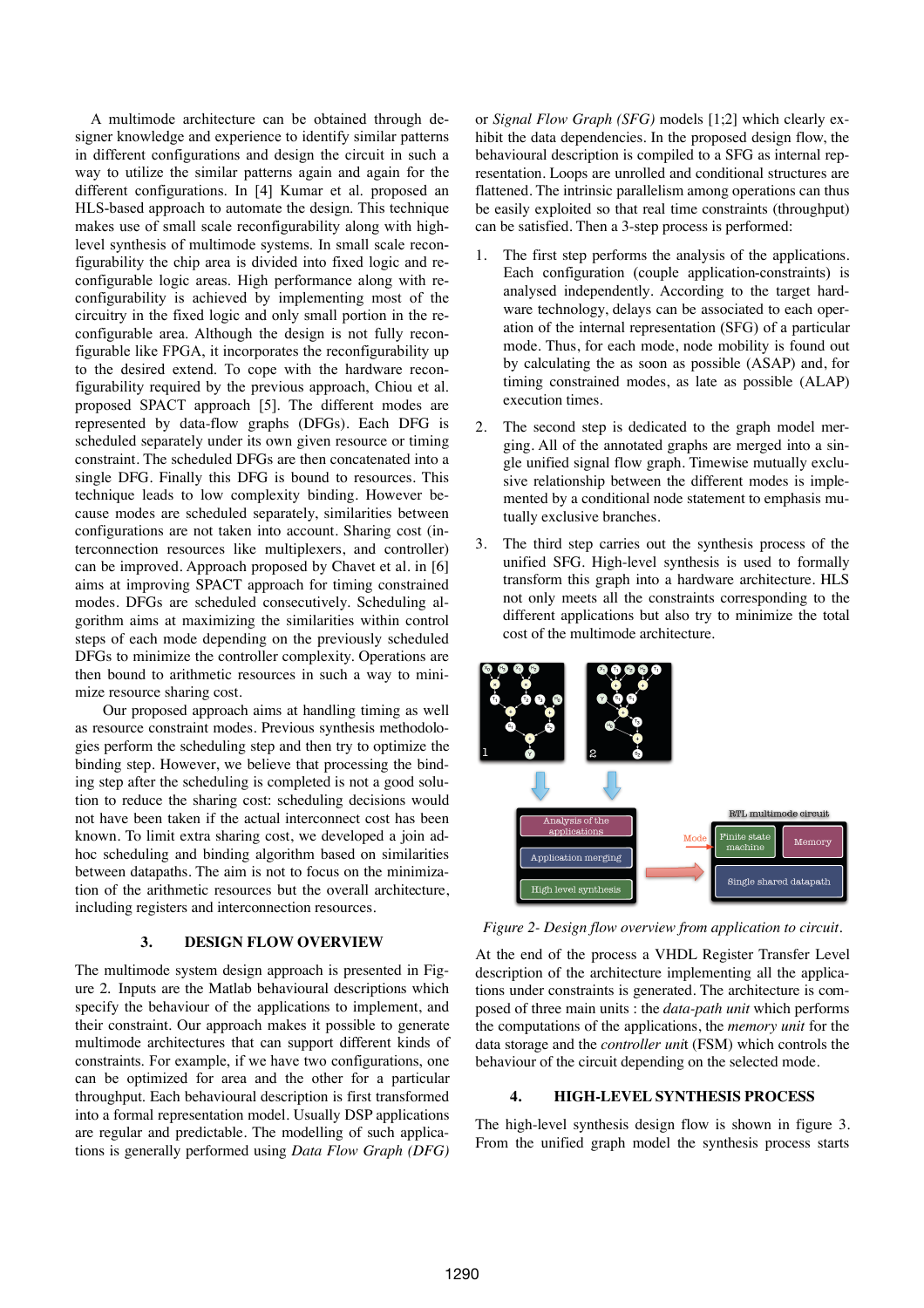with the selection of the hardware operators using a technology-specific characterized library. Then allocation step is performed. According to the average number of operations per cycle, the allocation step defines the minimum number of arithmetic operators required for each kind of operation in order to satisfy the designer timing constraints. In the case of a multimode architecture, every resource can be shared without distinction of mode so the number of arithmetic operators is optimized at this step. Multimode system operation scheduling is then performed. Conventional high-level synthesis methodologies perform the scheduling step and then try to optimize the binding step. Sharing of resources increases along with the number of modes. To limit extra cost (muxes and controller) due to this increased resource sharing, in our approach scheduling and binding steps are performed concurrently and associate to each scheduled operation an arithmetic operator, registers and interconnection resources. Register sharing is performed on the fly.



*Figure 3 - Multimode system design flow*

Figure 4 shows an overview of the combined scheduling and binding algorithm. Compare to previous approaches, the main differences are 1) modes are not scheduled consecutively but concurrently, 2) scheduling decisions depend on on the fly binding cost evaluation 3) the binding of an operation and its associated resources (interconnections and registers) is performed as soon as this operation has been selected for scheduling. The aim is to minimize the overall architecture, including registers and interconnection resources while satisfying the designer constraints.

From the unified graph model*,* the list of operation nodes to be scheduled is first extracted (line 1 (L1)). Each clock cycle, when nodes can be scheduled, the process is the following. Timing constrained modes are first processed (L4). Ready nodes<sup>1</sup> are sorted in such a way nodes that can not be delayed

 $\overline{a}$ 

(zero mobility nodes) are first processed then other ready nodes are sorted based on the list-scheduling algorithm [2] using mobility as priority function. Highest priority node is selected disregarding its mode (L5). The binding cost of this node is computed over available resources. Binding cost includes the *operator cost* and the *path cost* (interconnection and register resource cost as well as controller cost). Operator with lowest cost is selected (L6) based on the minimal weighted matching algorithm proposed in [7] for logic synthesis. In our case, weight of edges is the sharing overcost. Now, at this step of the process, aim is to reuse this particular operator at this particular clock cycle among the other modes in order to benefit from the multimode architecture approach. Thus, for every other mode, including resource constrained modes, the cost of binding ready nodes to the selected operator is computed (L7). For each mode, node with lowest cost is extracted and scheduled (L8). Once again, minimal weighted matching algorithm is used. The set of nodes is then bounded to the selected operator (L9) and interconnection resources and registers are updated or allocated if required. This process (L5-L11) is carried out as long as ready nodes of timing constrained modes still remain and arithmetic resources are available. Finally if arithmetic resources are still free, remaining ready nodes of resource constrained modes can be processed. Aim is to benefit as much as possible of available arithmetic resources. Same multimode combined scheduling and binding process (L5-L11) is performed until no more resource is available at current clock cycle. Then next clock cycle can be processed. The combined scheduling and binding process ends when every operation node from all of the modes has been processed.

```
SchedulingAndBinding( Graph g, ListOpr res )
01. NodeListByMode ln = SortNodeByMode( g);
02. While hasNodeToSchedule( ln ) then
03.
      // Processing time and resource constrained modes
04.
      While hasWaitingTimingConstrainedNode( ln)
                            or FreeResource(res) then
05.
                       = GetHighestPriorityNode ( ln );
        Node
                 \overline{p}06.
                       = GetBestFreeOperator( n, res );
        Operator o
        ListNode nodes = SearchBestCompatibleNodes( n, o);
07.
08.
        ScheduleNodes( nodes, clock_cycle );
09.
        LinkNodesToResourcesAndCreatePaths( nodes, o);
10.
        RemoveNodes( ln, nodes);
        SpecifiedOperatorAsUsed(res, o);
11.
12.
      End while
13.
      FreeResources(res);
14.clock\_cycle += 1;15. End while:
```
*Figure 4 - Combined scheduling and binding algorithm overview*

#### **5. EXPERIMENTS**

To evaluate the effectiveness of the proposed methodology, several experiments were made. These experiments aim to compare our approach with:

<sup>&</sup>lt;sup>1</sup> A ready node represents an operation which can be scheduled, i.e. whose predecessors have already been scheduled.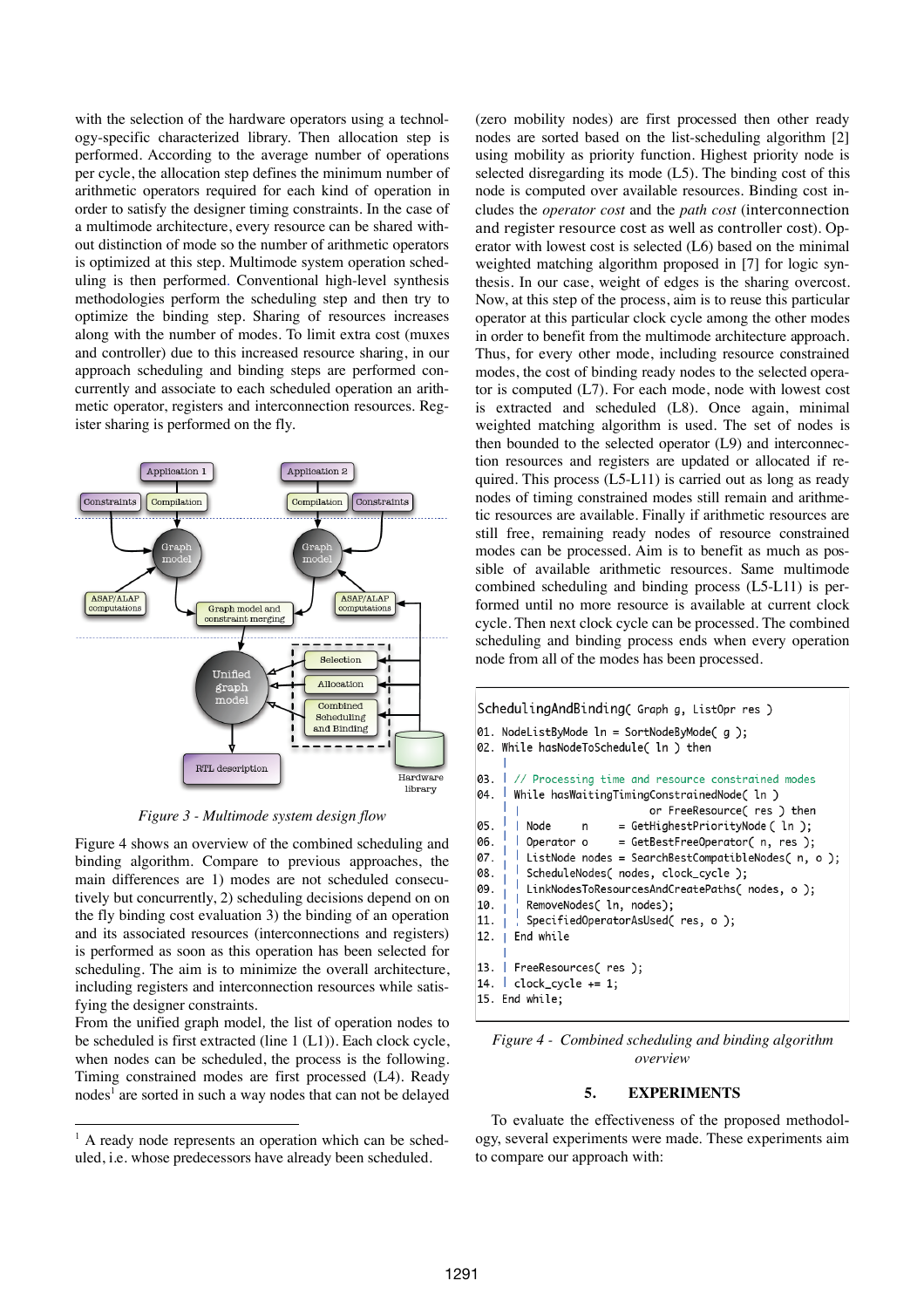- a conventional approach which performs the highlevel synthesis of each configuration independently. In this case, one architecture per mode is produced, i.e. there is no sharing of resources among the modes. We call it cumulative approach  $(CA)$ .
- the synthesis of a multimode architecture based on SPACT approach [5].

Results were obtained using the design flow we presented including graph analysis, graph merging and high-level synthesis process. For this we used  $GraphLab<sup>2</sup>$  tool.

## **5.1 Hardware resource allocation**

Table 1 shows the number of allocated resources for several multimode architectures: a FIR filter with different number of taps, a FIR/LMS design, a DCT/LMS/LWT design. Cumulative, SPACT and our proposed approaches are performed. Syntheses are constrained to get same throughput. This experiment allows to focus on the resource sharing efficiency because the control cost is not included.

Variable tap-length FIR filter experiment shows the benefits of a multimode architecture. Compare to the cumulative approach which requires a dedicated architecture per mode, the number of arithmetic resources and registers (REG) is small whatever the multimode approach. However, resource sharing among the modes involves extra cost like multiplexers. This number of multiplexers may become greater than the cumulative approach one if particular attention is not paid. Compared to SPACT approach, the number of multiplexers is reduced with our proposed approach because similarities between modes is taken into account.

| Multimode                     | Design           |    | <b>SUB</b>     |                | MUL DIV2 | <b>REG</b> | <b>MUX</b> |
|-------------------------------|------------------|----|----------------|----------------|----------|------------|------------|
| <b>FIR</b><br>8/16/32/64      | FIR <sub>8</sub> | 4  |                | $\overline{4}$ |          | 16         | 4          |
|                               | <b>FIR 16</b>    | 4  |                | $\overline{4}$ |          | 25         | 19         |
|                               | <b>FIR 32</b>    | 4  |                | $\overline{4}$ |          | 42         | 46         |
|                               | <b>FIR 64</b>    | 4  |                | $\overline{4}$ |          | 74         | 83         |
|                               | C.A.             | 16 |                | 16             |          | 157        | 152        |
|                               | SPACT approach   | 4  |                | $\overline{4}$ |          | 110        | 159        |
|                               | Proposed appro.  | 4  |                | $\overline{4}$ |          | 76         | 86         |
| <b>FIR16+</b><br><b>LMS16</b> | <b>FIR 16</b>    | 4  |                | $\overline{4}$ |          | 25         | 19         |
|                               | <b>LMS 16</b>    | 4  | 1              | $\overline{4}$ |          | 45         | 77         |
|                               | C.A.             | 8  | $\mathbf{1}$   | 8              |          | 70         | 96         |
|                               | SPACT approach   | 4  | 1              | $\overline{4}$ |          | 65         | 100        |
|                               | Proposed appro.  | 4  | $\mathbf{1}$   | $\overline{4}$ |          | 61         | 82         |
| $DCT8 +$<br>$LMS16 +$<br>LWT8 | DCT <sub>8</sub> | 8  | 8              | 8              |          | 37         | 48         |
|                               | <b>LMS 16</b>    | 4  | $\mathbf{1}$   | $\overline{4}$ |          | 45         | 77         |
|                               | LWT <sub>8</sub> | 4  | $\overline{4}$ |                | 4        | 16         | 14         |
|                               | C.A.             | 16 | 13             | 12             | 4        | 98         | 139        |
|                               | SPACT approach   | 8  | 8              | 8              | 4        | 65         | 121        |
|                               | Proposed appro.  | 8  | 8              | 8              | 4        | 57         | 119        |

## *Table 1 - Allocated resources*

For the two other experiments, the arithmetic resource requirements are different. Specific types of operators, i.e. operators which can not be used by other modes, are necessary. Behaviour is also different. In that case, difference between the number of registers of the cumulative approach and multimode design approaches is less because data life-

 $\overline{a}$ 

time does not match so conveniently. Sharing cost is also greater compared to FIR filter experiment.

## **5.2 Logical synthesis results**

We experimented two kinds of sets of modes targeting everyday signal and image processing an embedded system may implement:

- 1) one single application with different profiles. We have considered FIR filtering with various numbers of taps, Viterbi decoding with different constraint lengths according to software radio needs, and sum of absolute differences SAD for different macro-block sizes based on video standards.
- 2) different applications. We have combined transformations with their inverse like two-dimensional discrete cosine transform DCT and inverse DCT used in video processing systems, fast Fourier transform FFT and inverse FFT used in communication systems. We have also combined less similar applications like FFT and DCT, FIR and LMS filtering, SAD and sum of square differences SSD, DCT and local wavelet transform LWT and LMS filtering.

To analyse the overall multimode architecture efficiency, a logical synthesis was performed after the high-level synthesis using Synopsys Design Vision. We target ASIC standard cell CMOS 65nm technology from ST Microelectronics. For these experiments, word-length of resources was 16 bits except for Viterbi decoders where 12-bit resources only are required. Fixed-point format was used. Some applications have also been synthesized using IEEE-754 floating-point hardware resources.

Table 2 shows experimental results: cumulative approach area (number of gates), area and dynamic power consumption for SPACT approach and our approach. Area results correspond to the complete architecture area, i.e. the datapath including storage resources and its controller. We set heterogeneous synthesis constraints: timing constraint (T), resource constraint (R) and no constraint (N) that is to say an "as fast as possible" implementation using resources of other modes is targeted.

Compared to the cumulative approach, area decreases from 14% up to 68% (average saving 40%) with our approach. Best results are obtained when application behaviour is similar (FIR filtering). For configurations without obvious behaviour similarities like 2dDCT/FFT64 or LWT/DCT/FFT, results are still interesting. When a floatingpoint data representation is investigated, a multimode architecture is even more attracting. Architecture remains the same but area saving is increased because floating-point operators are more costly. Compared to SPACT approach, area saving is 9,4% on average and dynamic power consumption is reduced by about 12%. Actually, our approach takes similarities between modes into account. The number of input ports of the multiplexers is reduced on average and by the way the complexity of the decoding part of the controller is also decreased. This leads to area saving as well as power saving.

 $2$  http://www.enseirb.fr/ $\sim$ legal/wp\_graphlab